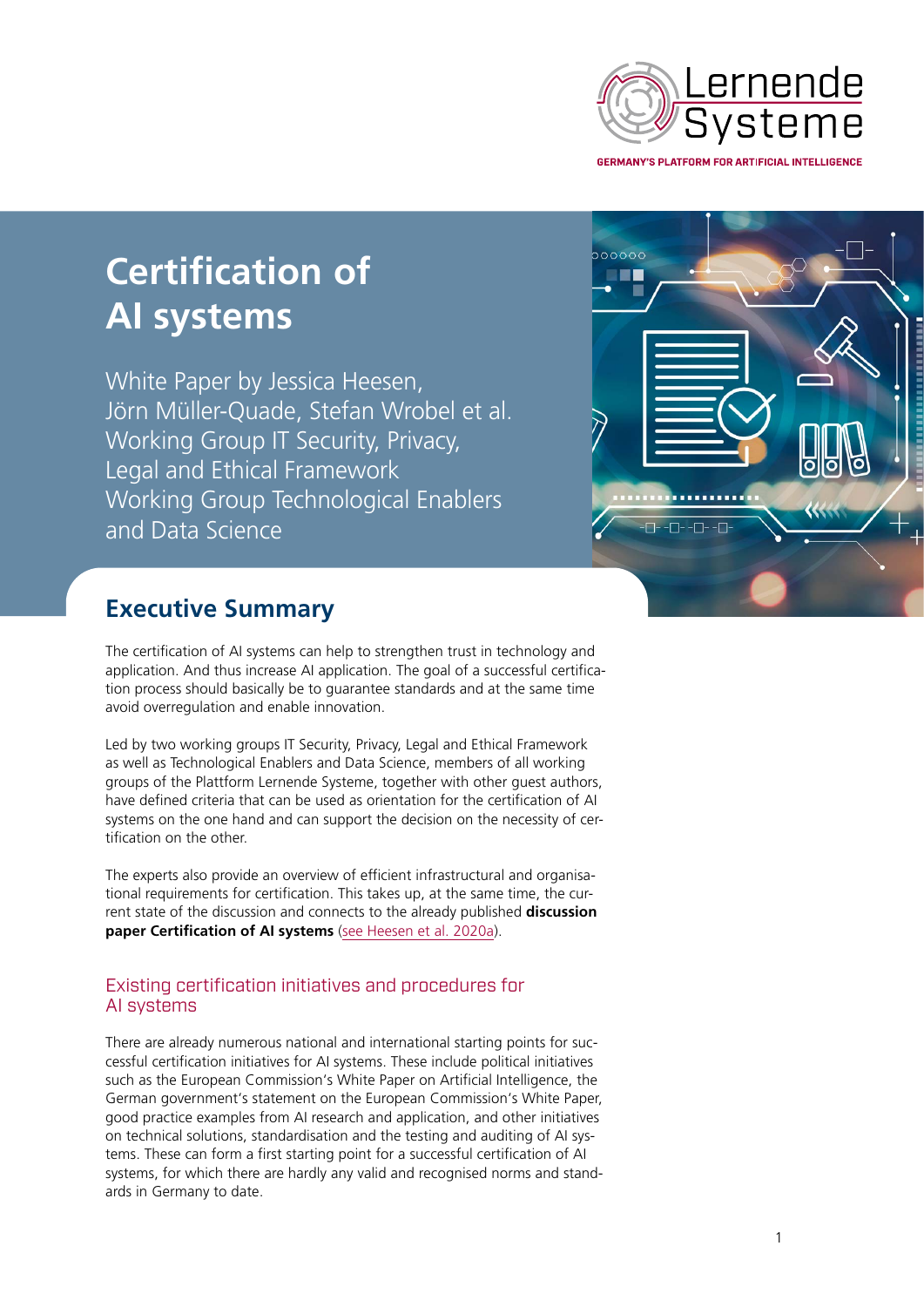#### In which cases is certification of AI systems necessary?

Certification will not be necessary for every AI system against the backdrop of its respective application context. For a successful certification of AI systems, a distinction must be made between use cases in which certification is necessary and those in which there is no need for an independent third-party verification of conformity. The need for certification of AI systems can be derived from the AI system's criticality in a specific context of its application. First, this depends on the risk to human life and other legal goods and second on the range of possible human interventions in a certain context of application. The extent of criticality indicates possible need for regulation. Who is responsible for determining criticality depends on the context of use: If the government wants to introduce mandatory approval or certification for certain contexts of use, it is responsible for the criticality assessment as the regulating authority. In cases where certification is initiated on a voluntary basis, the criticality assessment can be carried out by the companies themselves.

#### Which objects and criteria should be used as a basis for the certification of AI systems?

Once the need for certification has been identified, the question arises as to how and according to which test criteria AI systems can be certified. In principle, the certification of AI systems should be based on or linked to general and industry-specific norms, standards, test procedures and legal regulations (ISO and DIN standards, applicable (european) law). Where necessary, gaps may need to be closed or adjustments to be made. A situation should not arise in which AI-specific standards and regulations compete with broader certifications and regulations.

#### **Subject of certification**

Different types of certification can be distinguished that are useful for the certification of AI systems. For the area of AI systems, the experts recommend either a **product certification** or a mixed form of **product and process certification**. Product and process certification differ in terms of objective and object of consideration, which is why some test criteria can be better queried or implemented as part of product certification and others within the framework of process certification.

**Product certification** is a neutral verification of compliance with quaranteed product properties at the physical product level. Product certification should start at an early stage (optimally already during the specification of the product). A characteristic of product certification is that often several procedures must be combined to verify the criteria. **Process certification** can be an alternative or supplement to product certification. It examines the quality of the manufacturing, development as well as the implementation process in general and the implementation of the AI solution in particular. It serves to reflect on the processes to be tested and can, under certain circumstances, also be carried out by the manufacturer or the operator itself. If a certified process is applied with tools specifically tailored to AI, process certification can provide important implications for questions of responsibility and liability. At the same time, well-executed processes can also prevent possible malfunctions and thus lead to better products.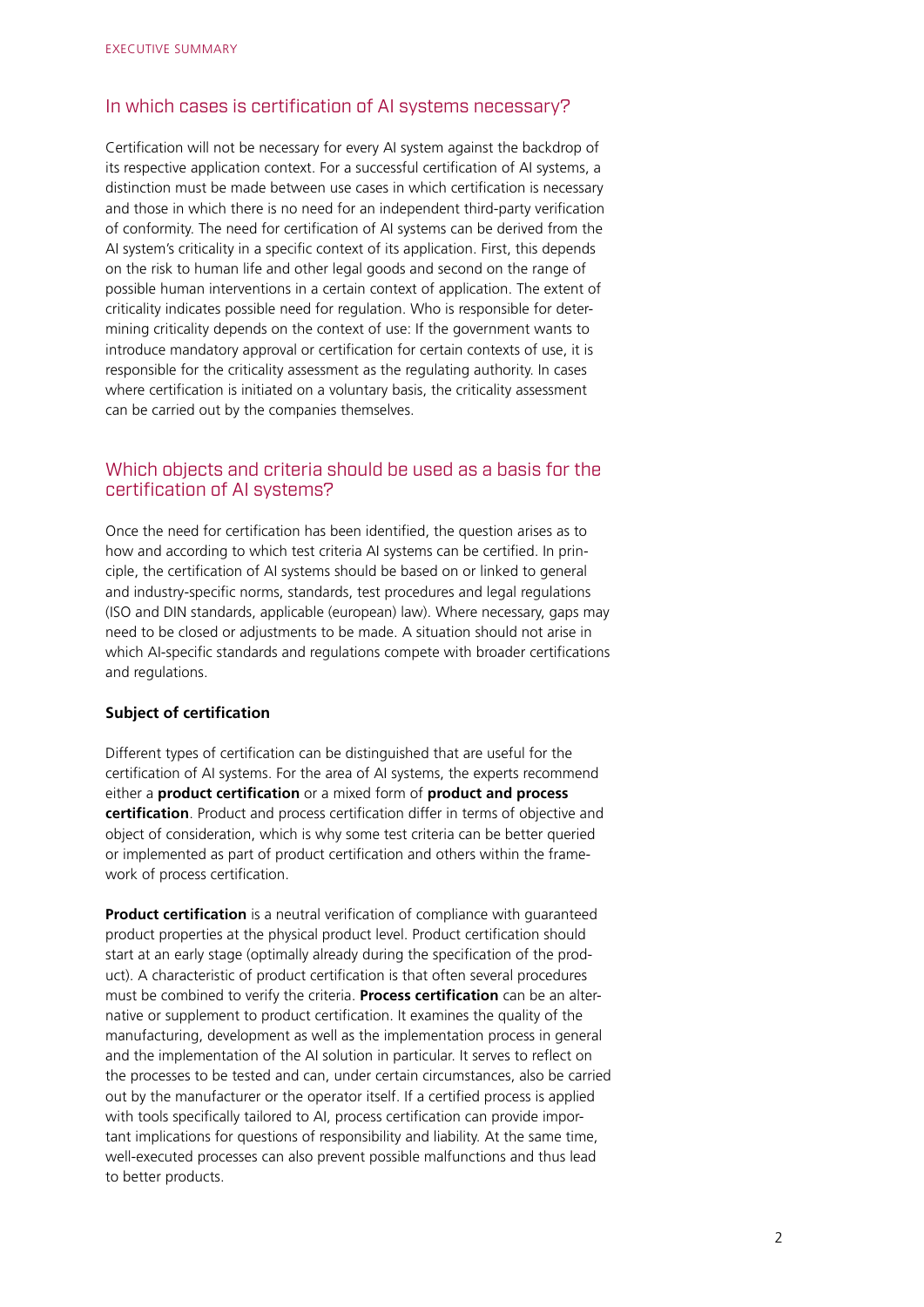#### **Test criteria for certification**

The test criteria which should be basically applied can be divided in terms of their binding nature within the framework of certification into **minimum criteria**, which must always be fulfilled and tested in the respective application context, and **additional criteria** that go beyond this, which can be tested and thus enable a type of "certification plus". These criteria are of great importance for a positive and value-oriented development of trustworthy AI and go beyond the minimum requirements, which "primarily" serve to prevent evident and immediate hazards.

#### **Minimum criteria that must be verified as part of certification:**

#### **Minimum criteria**

- $\blacksquare$  Transparency, traceability, verifiability and accountability
- Functional security/safety/incl. product safety and reliability
- Avoidance of non-intended consequential effects (on other systems, people, and the environment)
- Equity in the sense of equality and non-discrimination
- $\blacksquare$  Protection of privacy and personality
- Self-determination, including transparency about the use of the AI system and the role of the human being in the decision-making process

#### **Additional criteria beyond this, which can be checked as part of a certification:**

### **Additional criteria**

- Open interfaces and system operability
- Human-centeredness and user-friendliness (usability) incl. participation, protection of the individual, sensible division of work, and conducive working conditions
- **Sustainability**
- $\blacksquare$  Marking and limiting the systems functionality

#### Prerequisites for successful certification

AI systems are particularly dynamic, especially continuously self-learning (and self-advancing) systems. This touches on the question of when, how often and to what extent certification should be conducted. Certification should be carried out before the product or service is launched, for systems that continue to learn, certification should be repeated regularly. The level of detail and depth of testing for certification should also be based on an AI system's level of criticality in its application area – the higher the criticality is assessed in the context of application, the more extensive the level of detail and depth of testing for certification should be.

In addition to the assessment of criticality and the creation of a test catalogue, successful certification of AI systems also requires an effective organisational and technical infrastructure. For the conformity assessment of AI systems to succeed, technical requirements must be met regarding tools, software, and environments for testing. Organisational structures and processes in companies should also become an important, complementary component of the certifi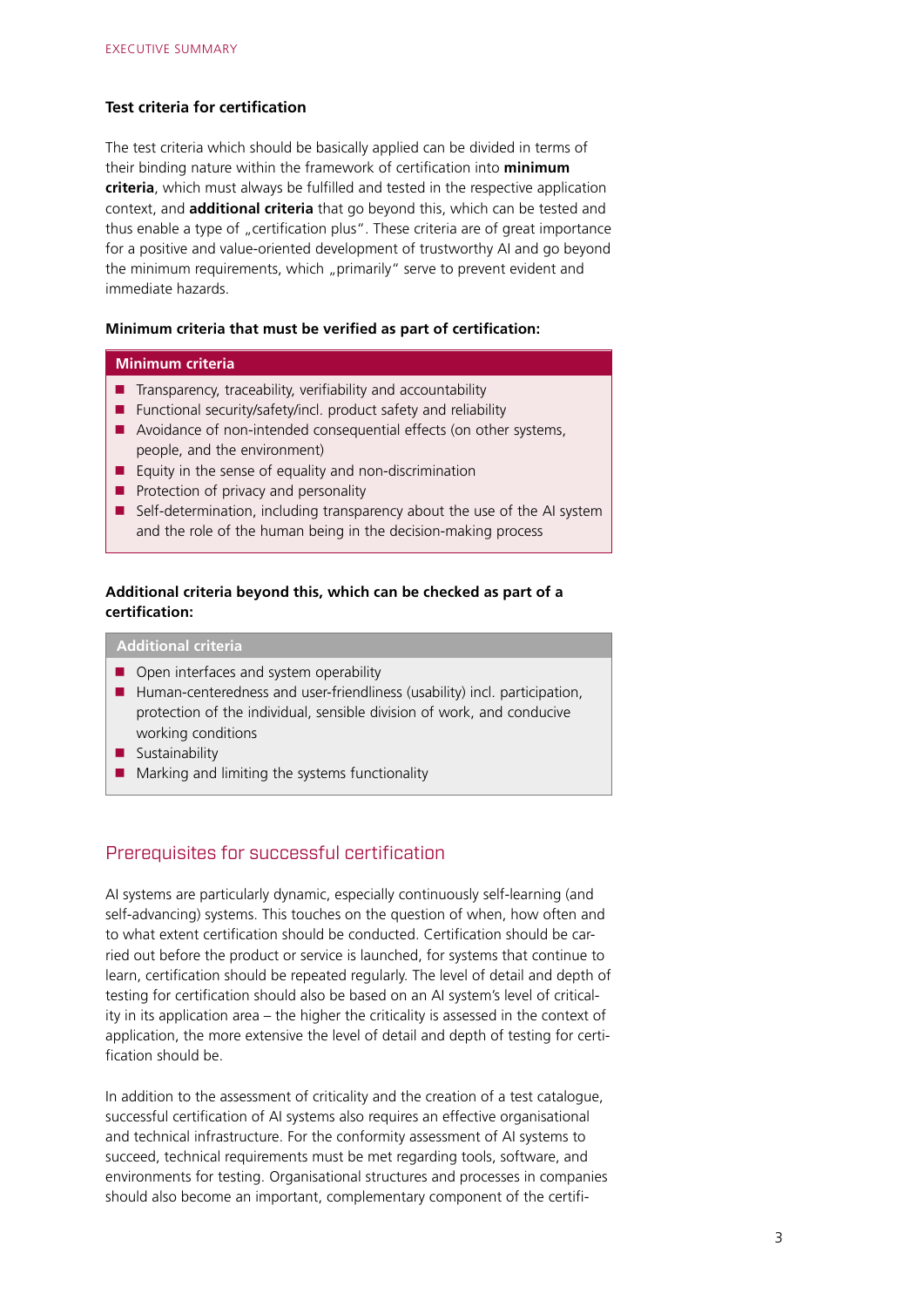cation of AI systems in the future. To react adequately to AI innovations the cooperation between certification bodies and research institutes is particularly important in order to account for a dynamic nature of the testing bodies.

#### Possible recommendations for action

In line with these considerations, concrete measures for establishing successful certification of AI systems can be derived that address different groups of actors:

#### **Research could...**

- $\blacksquare$  investigate the details of certification procedures in more detail in interdisciplinary research networks to help develop testing tools for evaluating AI systems and to make general criteria such as "transparency" operational for business, users and technology development. On this basis, research can advise policy-makers, companies and civil society even more thoroughly on the opportunities, risks and consequences of the individual technologies and areas of application.
- develop interdisciplinary technological solutions and methods to ensure that AI systems are trustworthy.
- **develop trustworthy AI methods together with companies (explainable AI** (XAI)).
- $\blacksquare$  make their state-of-the-art infrastructures available so that these can form starting points for initial certification projects.
- explore where traditional signal processing methods end and AI begins to enable more accurate law enforcement.
- participate in the development of a concept for training AI test engineers.

#### **Companies could...**

- support the formation of trust in AI systems by **voluntarily** elaborating and disclosing ethical and technical standards and by devoting more attention to the use of explainable AI. This provides a basis for the debate on certification and regulation of AI systems.
- $\blacksquare$  participate in the creation of appropriate standards and identify corresponding needs.
- exchange industry-specific information on which aspects of AI systems are to be regarded as critical in their application context and how best practices could be established by manufacturers for such cases. Existing concepts and design guidelines can serve as a point of orientation for such an exchange. Furthermore, this exchange could provide a basis for companies to invest in trustworthy AI and develop corresponding business models.
- make their state-of-the-art infrastructures available so that these can form starting points for initial certification projects.
- offer employees special training courses as part of their in-house continuing education, the aim of which is to teach them how to deal with AI systems in a confident manner.